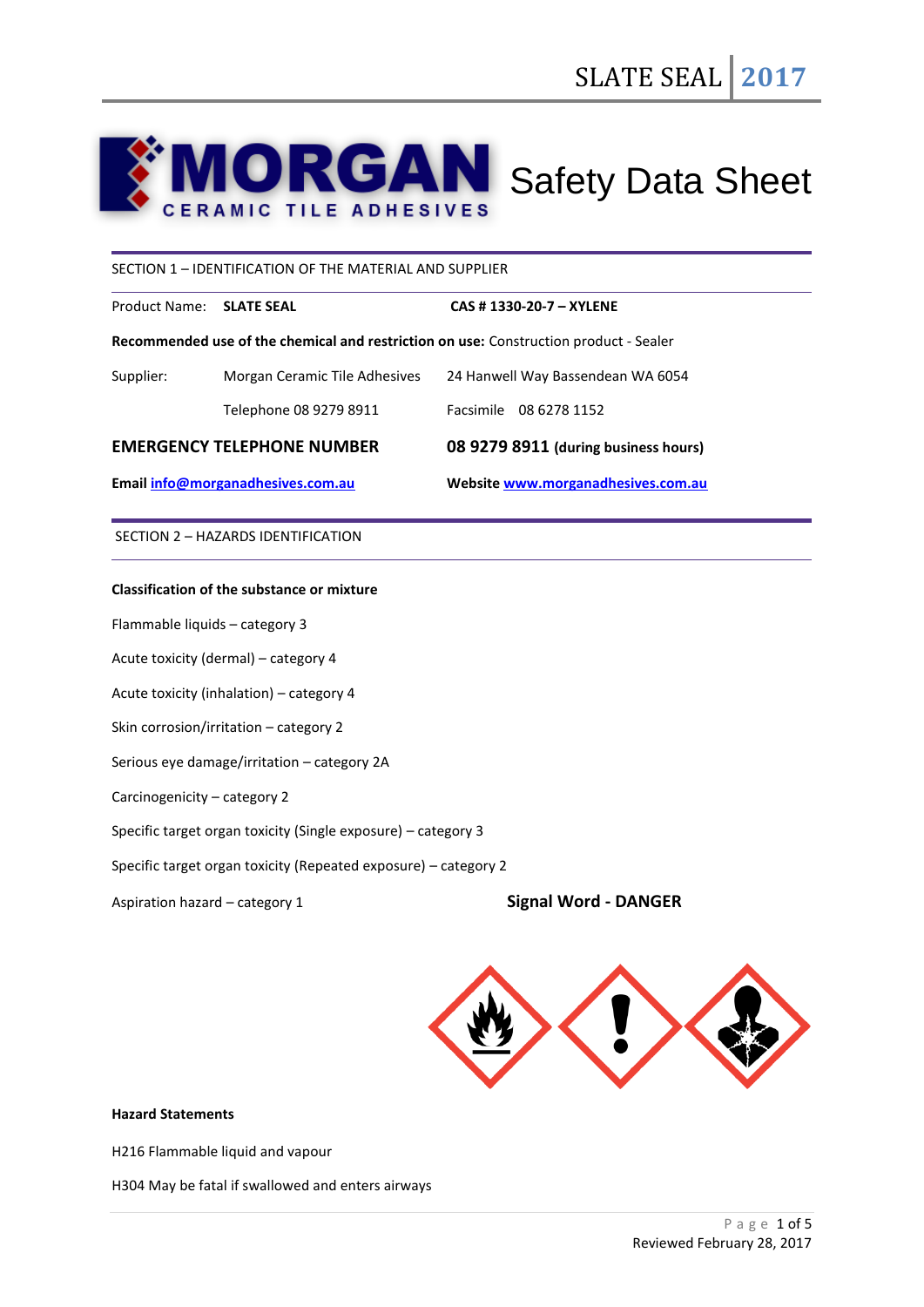H315 Causes skin irritation H319 Causes eye irritation H335 May cause respiratory irritation H373 May cause damage to organs through prolonged or repeated exposure if inhaled (ears and kidneys) H336 May cause drowsiness and dizziness H312 Harmful in contact with skin H332 Harmful if inhaled H351 Suspected of causing cancer **Precautionary Statements** P210 Keep away from heat/sparks/open flames/hot surfaces. No smoking P243 Take precautionary measures against static discharge P280 Wear protective gloves/protective clothing/eye protection/face protection P260 Do not breathe fume/gas/mist/vapours/spray P201 Obtain special instructions before use P202 Do not handle until all safety precautions have been read and understood P240 Ground/bond container and receiving equipment P241 Use explosion proof electrical/ventilating/lighting/equipment P242 Use only non sparking tools P243 Take precautionary measures against static discharge P264 Wash face, hands and any exposed skin thoroughly after handling P270 Do not eats, drink or smoke when using this product P271 Use only outdoors or in a well ventilated area P303+P361+P353 IF ON SKIN (or hair): Remove/take off immediately all contaminated clothing. Rinse skin with water/shower P332+P313 If skin irritation occurs: Get medical advice/attention P301+P313 IF SWALLOWED: Immediately call a POISON CENTER or doctor/physician P331 DO NOT induce vomiting P370 + P378 In case of fire: Use carbon dioxide (CO2), dry chemical, foam or water fog for extinction P314 Get medical advice/attention if you feel unwell P405 Store locked up P501 Dispose of contents/container in accordance with local/regional/national/international regulations **HAZARDOUS CHEMICAL. DANGEROUS GOODS. S6 SCHEDULED POISON.**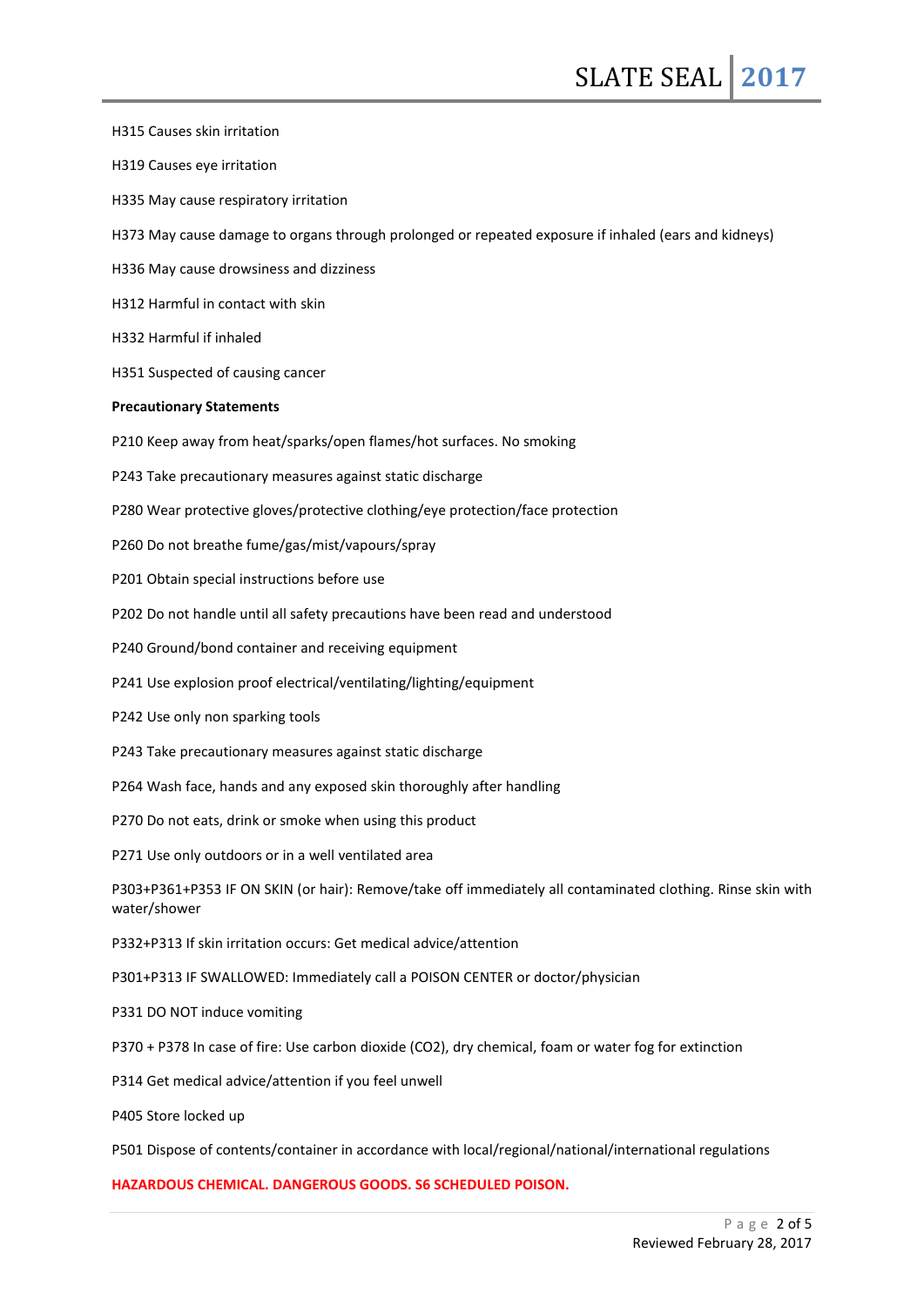# SECTION 3 – COMPOSITION/INFORMATION ON INGREDIENTS

| <b>Chemical Name</b>              | CAS#      | Concentration  |
|-----------------------------------|-----------|----------------|
| Xylene<br>Non hazardous chemicals | 1330-20-7 | 80%<br>to 100% |
| SECTION 4 - FIRST AID MEASURES    |           |                |

Ingestion: Do not induce vomiting. Rinse the mouth with water. Give water to drink. If vomiting occurs, hold the person's head below their hips so as to prevent the product from entering their lungs. Seek immediate medical assistance.

Eye Contact: Hold the eyelids open and irrigate the eyes with copious amounts of water for at least fifteen minutes. Seek immediate medical assistance.

Skin Contact: Remove the contaminated clothing. Rinse the exposed areas thoroughly with soap and water. Clean the contaminated clothing before re-using. Seek medical advice if a skin irritation develops.

Inhaled: Move the person to a source of fresh air. Seek immediate medical advice. Call an ambulance if the person losses consciousness. Apply a mouth to mouth resuscitation technique if the person stops breathing.

# SECTION 5 – FIRE FIGHTING MEASURES

# **HAZCHEM CODE: 3[Y]**

Highly flammable. Heat can rupture the product's container and lead to a violent explosion. Move the product during a fire or keep its container cool with water. Vapour and air mixtures may spontaneously ignite and flash back to the source of the vapour. Decomposition of this product will result in the generation of toxic oxides of carbon. Fire fighters should wear self-contained breathing apparatus and a protective suit. Flames on or in the vicinity of this product can be extinguished with foam, carbon dioxide, dry powder or BCF fire extinguishers.

SECTION 6 – ACCIDENTAL RELEASE MEASURES

Eliminate all potential sources of ignition. Personnel involved in the clean up of small spills should wear goggles and avoid all skin contact with the product. Increase ventilation to the contaminated area. Do not allow material to contaminate ground water systems. Prevent product from entering drains. Soak up with an inert absorbent material such as sand or soil. Sweep up and shovel into suitable containers for disposal. Wash the contaminated area with a biodegradable detergent and an excess of water.

# SECTION 7 – HANDLING AND STORAGE

This product is a schedule 6 poison and must be stored in accordance with the relevant State Poisons Act. Store this product in a cool, ventilated and dry position, out of direct sunlight and away from all sources of ignition. During storage and transport this product should be kept away from foodstuffs, strong oxidising agents and acids. Handling and transferring large volumes of this product may cause a build up and discharge of static electricity. Use a battery lead to earth 200L drums and all equipment prior to handling and transferring the product.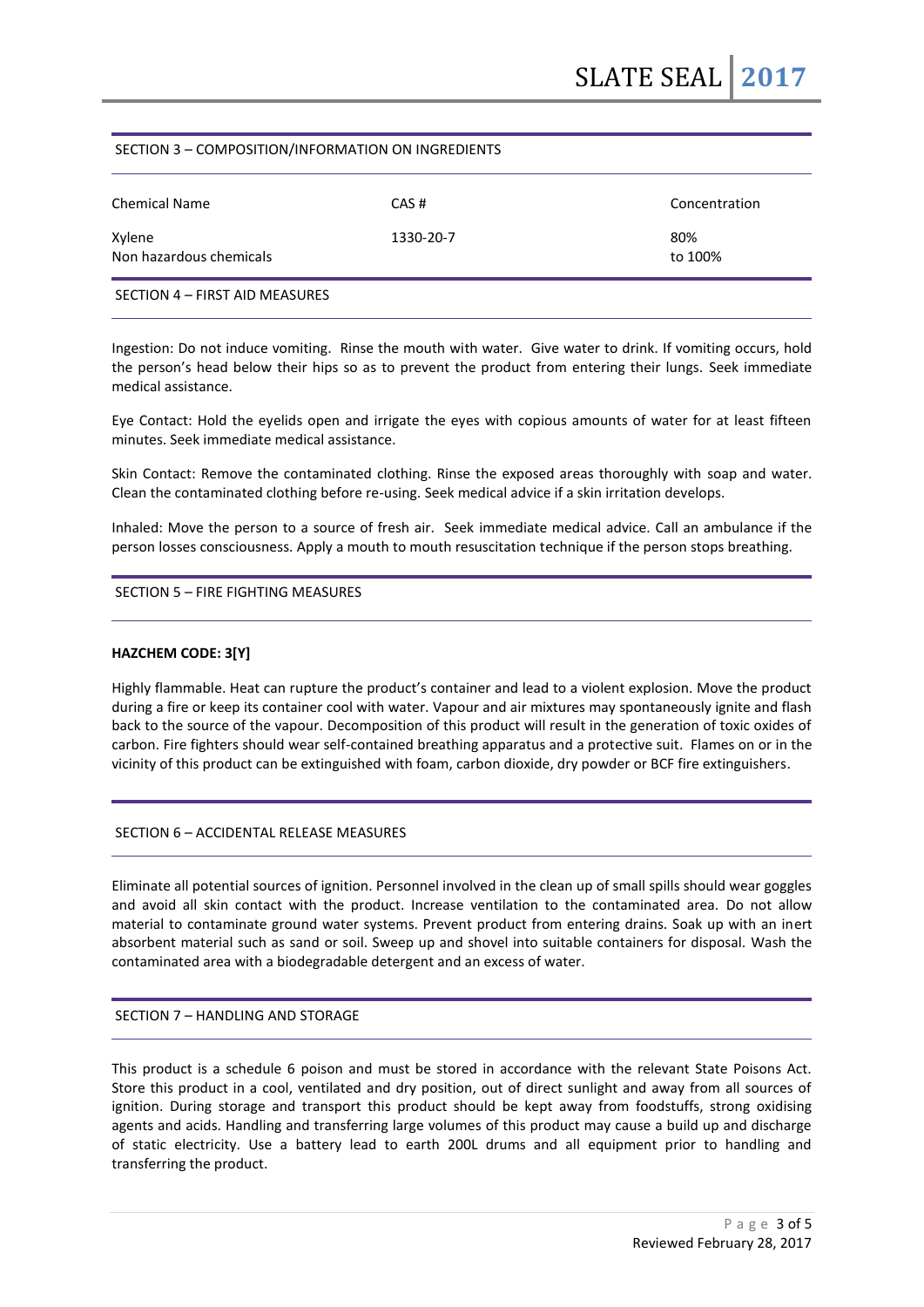# SECTION 8 – EXPOSURE CONTROLS/PERSONAL PROTECTION

Exposure Standards: The time weighted average (TWA) airborne concentration of xylene should not exceed 80 parts per million of contaminated air.

Engineering Controls: This product should only be used in a well ventilated area. Avoid inhaling the product's vapours. Keep the product's container sealed at all times.

Personal Protective Equipment: Always handle and use this product with common sense and good industrial hygiene practices. Tilers should avoid all unnecessary skin contact with this product. When using this product tilers should wear goggles, PVC gloves, overalls and leather boots. In poorly ventilated areas tilers should wear a respiratory protective device complying with the AS1716. The manufacturer recommends the use of a full or half face mask fitted with an organic vapour canister or a Class M cartridge.

# SECTION 9 – PHYSICAL AND CHEMICAL PROPERTIES

| Appearance:           | Clear Liquid          | Solubility:              | Insoluble             |
|-----------------------|-----------------------|--------------------------|-----------------------|
| Odour:                | Strong aromatic odour | Specific gravity:        | $<$ 1                 |
| Vapour Pressure:      | $5.2$ kPa             | Vapour Density:          | $< 0.1$ Pa at 20 OC   |
| <b>Melting Point:</b> | Not available         | <b>Boiling Point:</b>    | > 130 degrees Celsius |
| Flammability:         | Highly flammable      | <b>Explosion Limits:</b> | 1.1 to 7.7 v/v%       |
| pH:                   | Not relevant          | Ignition Temperature:    | Not available         |
|                       |                       |                          |                       |

#### SECTION 10 – STABILITY AND REACTIVITY

| Chemical stability:               | Stable when stored in a dry and cool environment.            |
|-----------------------------------|--------------------------------------------------------------|
| Conditions to avoid:              | Take necessary action to avoid static electricity discharge. |
| Incompatible materials:           | Strong acids and oxidising agents.                           |
| Hazardous decomposition products: | Product will release oxides of carbon.                       |
| Hazardous reactions:              | Explosion hazard.                                            |
|                                   |                                                              |

### SECTION 11- TOXICOLOGICAL INFORMATION

Adverse health effects due to the use of this product are not expected if the product is handled in accordance with this Safety Data Sheet and the products label. Symptoms that may arise if the product is mishandled are:

| Ingestion:    | Moderately toxic. This product may irritate the throat and stomach.                                     |
|---------------|---------------------------------------------------------------------------------------------------------|
| Eye contact:  | Severe irritant. This product may cause an inflammation of the eye.                                     |
| Skin contact: | Mild irritant. This product may cause an irritation or a rash to develop.                               |
| Inhaled:      | Toxic. Inhalation of the product's vapour may cause headaches, drowsiness and loss of<br>consciousness. |